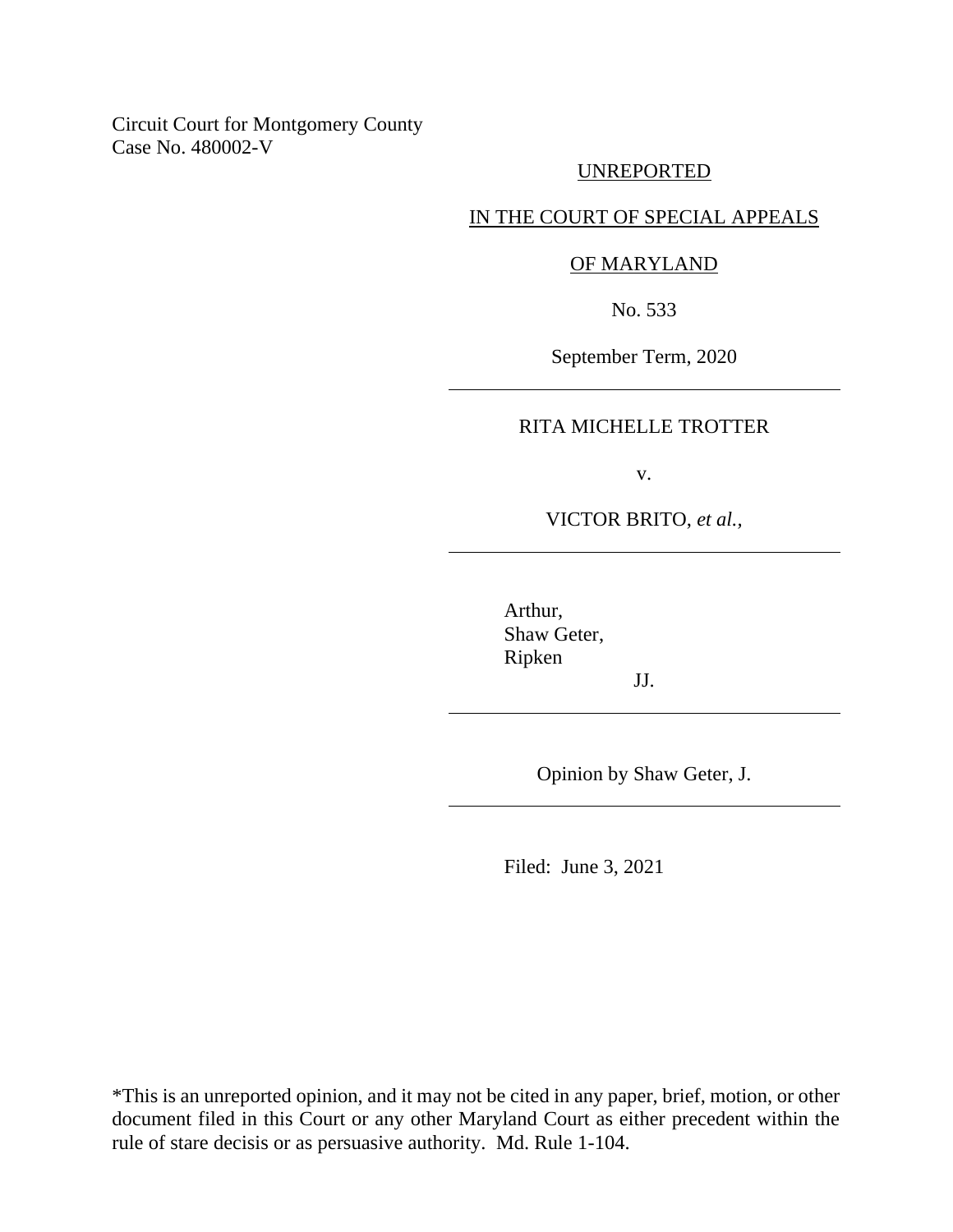This appeal arises from the dismissal of a complaint for a Writ of Mandamus in the Circuit Court for Montgomery County. Appellant, Rita Michelle Trotter, sought to have the Rockville City Police Department, appellees, expunge information concerning a 2006 internal investigation by her former employer, the Montgomery County Police Department, regarding improper conduct. Trotter filed a complaint requesting a temporary restraining order, a preliminary injunction, permanent injunction and a writ of mandamus. The circuit court granted the preliminary injunction which enjoined appellees from "referencing the alleged instances of untruthfulness" contained in Trotter's background investigation file, and a June 3, 2019 letter from the State's Attorney Office for Montgomery County, during an administrative hearing on unrelated charges. After the hearing, appellees filed a Motion to Dismiss and/or a Motion for Summary Judgment, regarding the permanent injunction and writ of mandamus. The court granted the appellee's motion to dismiss and this timely appeal followed.

Appellant presents the following question for our review:

1. Did the Circuit Court err in dismissing Appellant's complaint for Writ of Mandamus?

# **FACTUAL BACKGROUND**

Appellant, Rita Michelle Trotter ("Trotter"), was hired as a law enforcement officer by the Montgomery County Police Department ("MCPD") in 2006. Shortly thereafter, she applied to the Rockville City Police Department ("RCPD"). During the application process and background investigation, RCPD became aware that Trotter's police powers had been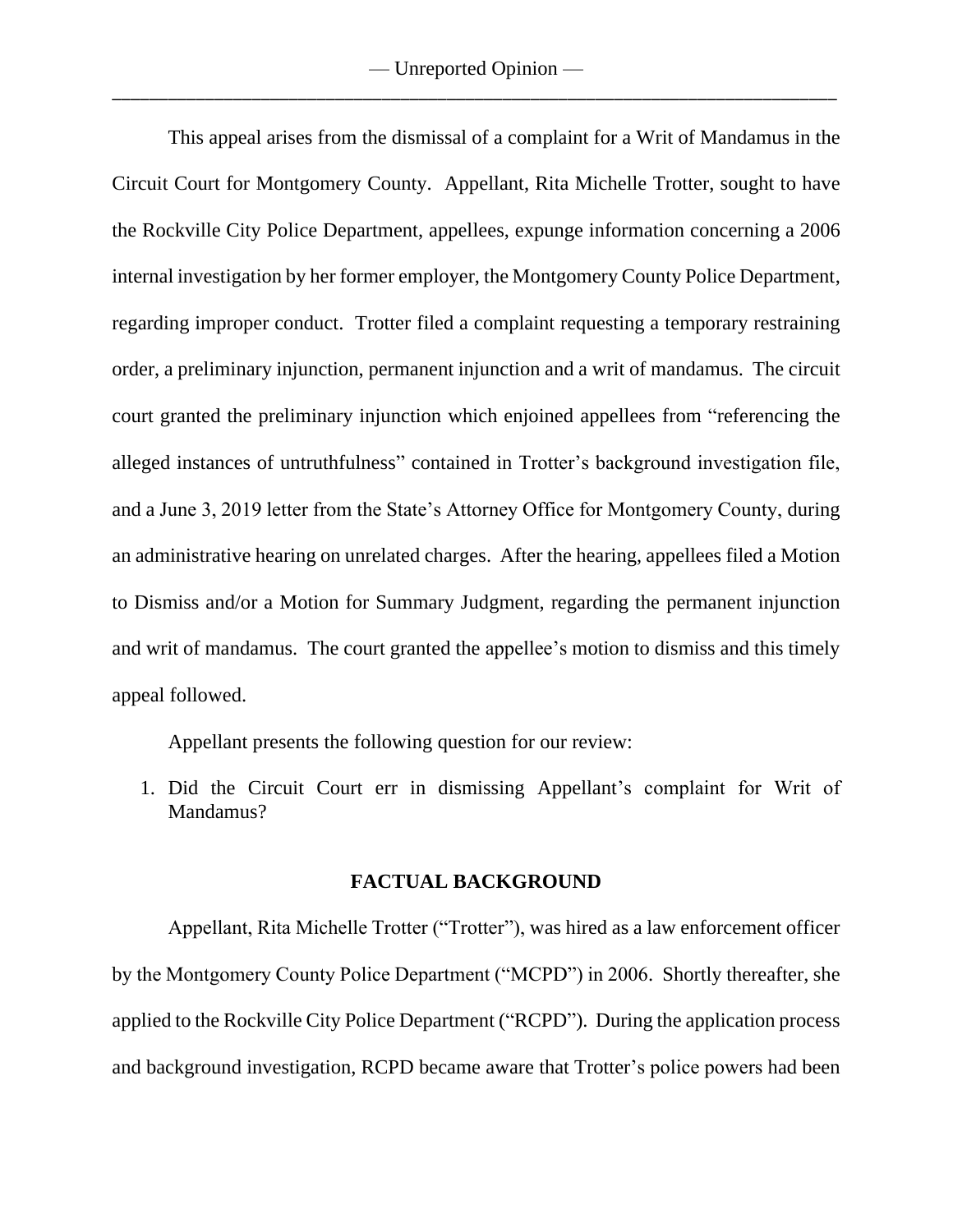suspended pending an internal investigation concerning "allegations that [Trotter] did not tell the truth or placed incorrect information on a traffic citation." Notwithstanding the investigation, Trotter was offered employment with RCPD on July 10, 2006, which she accepted. In October of 2006, Trotter was notified by MCPD that the internal investigation was complete, and that charges had been sustained against her for Neglect of Duty/ Unsatisfactory Performance and Untruthful Statements. Trotter has remained a member of RCPD since 2006.

In June of 2019, Trotter received a letter signed by the State's Attorney for Montgomery County, stating:

The purpose of this letter is to formally advise you that, under the Maryland Rules, our Office is required to make certain disclosures to defense counsel in all future cases where you will be called as a witness.

Specifically, we must disclose that the files of the Office of the Chief of the Rockville City Police Department may contain information which may be discoverable under Rule 4-263(d)(6)(A) pertaining to "evidence of prior conduct to show the character of the witness for untruthfulness."

You should expect that defense attorneys will issue subpoenas seeking the contents of these files. In addition, prosecutors will consider this disclosure obligation when making decisions on whether or not to go forward in cases which you are involved.

Approximately a month later, Trotter sent a request to the Acting Chief of Police of MCPD to confirm the status of any investigative material in her file, noting that in accordance with the Collective Bargaining Agreement between Montgomery County and the Union representing the law enforcement officers of MCPD, FOP Lodge #35, all internal affairs records pertaining to a specific employee five (5) years after their separation from MCPD are to be destroyed. MCPD replied and stated, "[t]he Montgomery County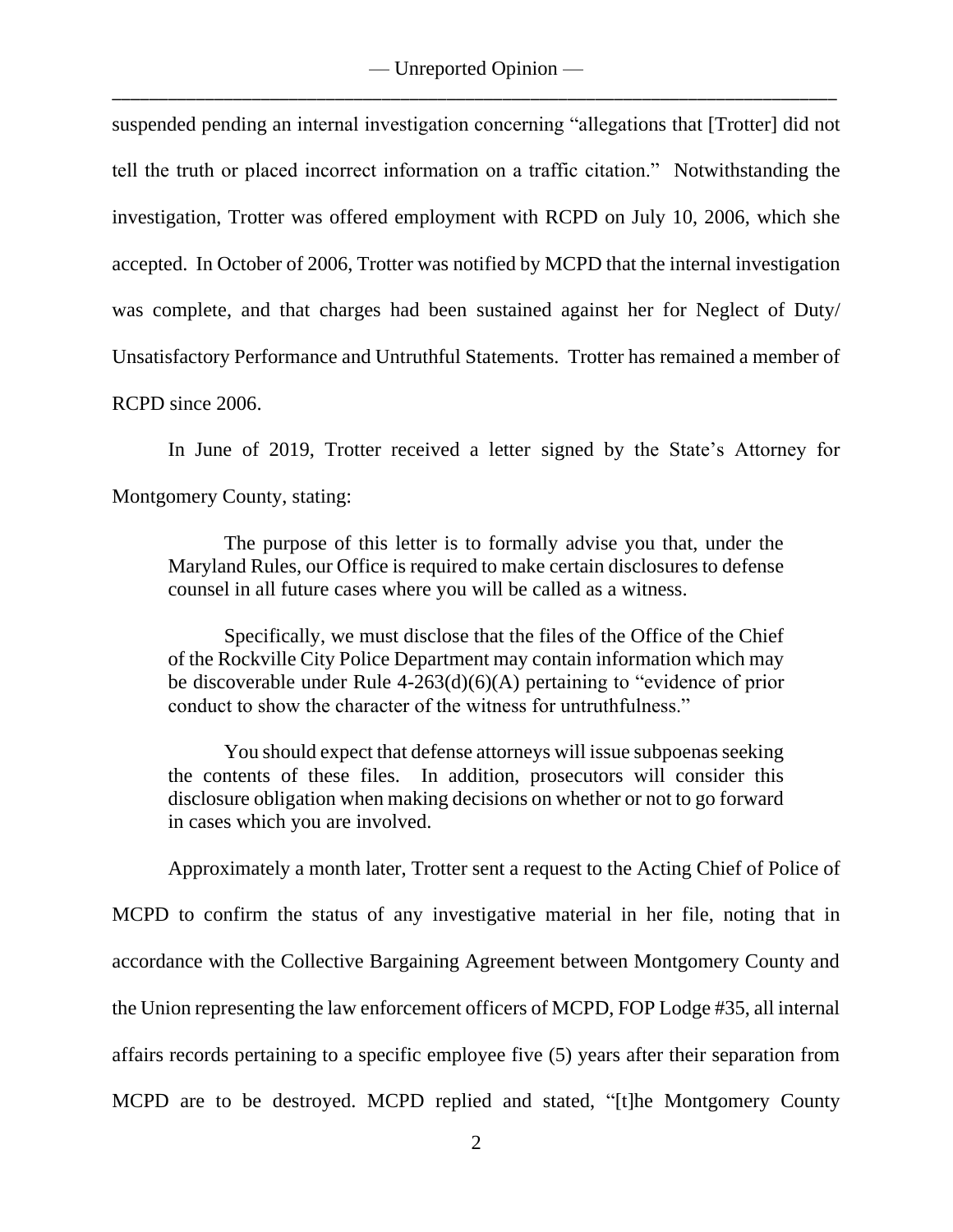Department of Police Internal Affairs Division does not have any files pertaining to PO1 Trotter as the employee separated from the Montgomery County Department of Police more than 5 years ago."

In August 2019, the RCPD charged Trotter with violating several of its departmental rules and regulations, unrelated to the 2006 charges. Trotter requested an administrative hearing. Prior to the hearing, Trotter filed a complaint in the Circuit Court for Montgomery County against RCPD and the City of Rockville seeking a temporary restraining order, preliminary injunction, permanent injunction, and writ of mandamus. The court issued a preliminary injunction, enjoining RCPD from "referencing the alleged instances of untruthfulness contained in two (2) pages of [Trotter's] background investigation file, as well as the June 3, 2019 letter from the State's Attorney Office for Montgomery County ("SAO"), at the upcoming hearing board . . ." The court scheduled a subsequent hearing to determine whether a permanent injunction and writ of mandamus should be issued.

Following the administrative hearing, appellees filed a Motion to Dismiss and/or Motion for Summary Judgment. At the circuit court motions hearing, appellees argued that there was no basis for the relief requested. Trotter argued the writ was necessary because in the future, "if any potential charges were raised against Corporal Trotter . . . and if the hearing board finds that Corporal Trotter is guilty of any violations of the Department, general orders[,] or policy[;] then the hearing board is allowed to look at things such as past performance and [Trotter's] disciplinary record to determine what . . . discipline . . . would be appropriate." Trotter argued that RCPD might attempt to use the information previously enjoined against her in a future hearing. The City of Rockville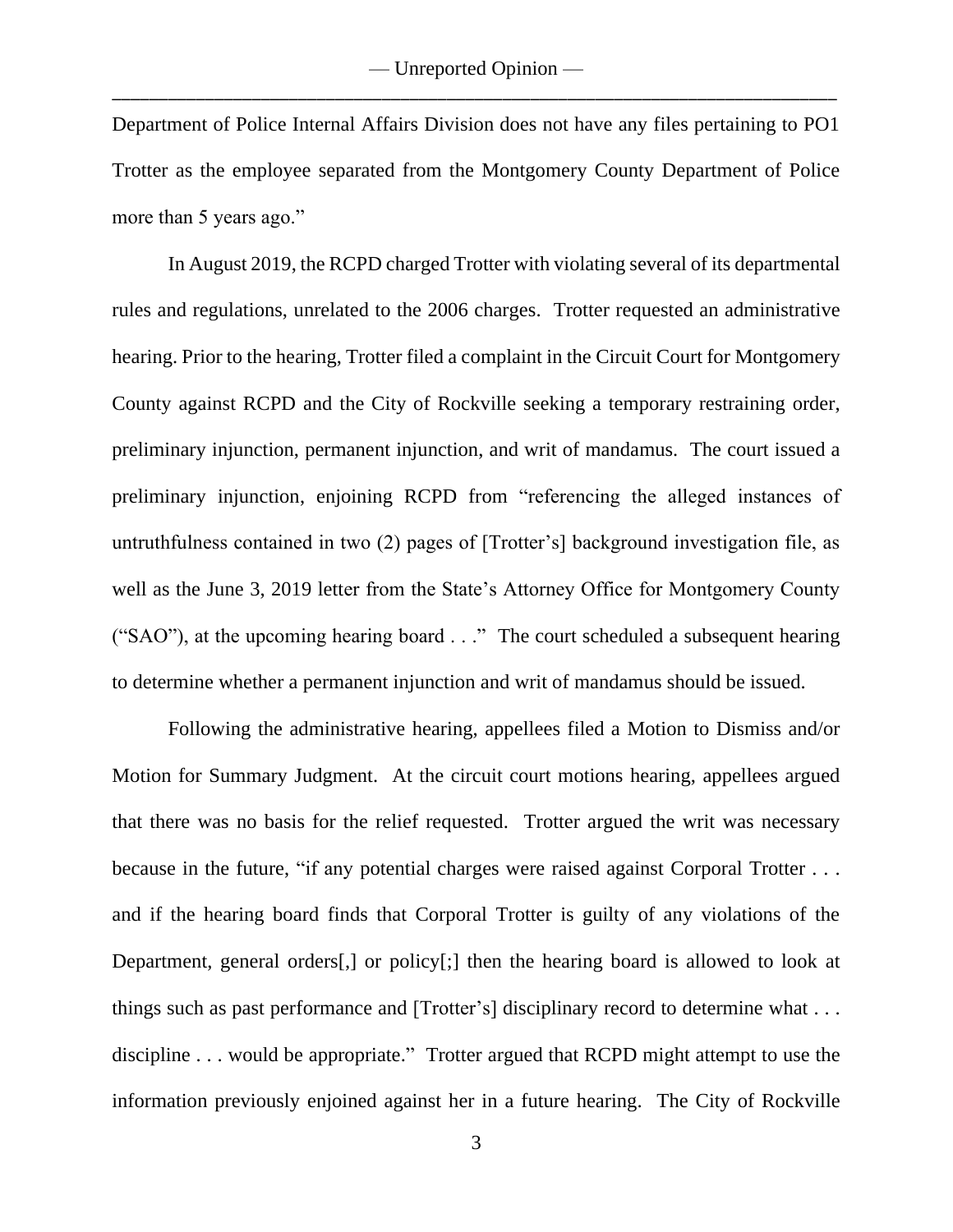countered that Trotter's concerns were speculative and that if she were subsequently charged, she would have the opportunity to seek appropriate relief from the court. At the conclusion of the hearing, the court granted the motion to dismiss, finding that a writ of mandamus was not "the proper remedy."

### **DISCUSSION**

In Maryland, there are two types of mandamus actions: "one for the judicial enforcement of non-discretionary acts, the other for the judicial review of adjudicatory administrative decisions." *Wilson v. Simms*, 380 Md. 206, 228 (2004); *See also Mayor and City Council of Baltimore v. ProVen Mgmt., Inc.*, 472 Md. 642, 669 n.9 (2021) (revisiting the established differences between common law mandamus and the administrative mandamus). A common law mandamus is one which "require[es] a public official to perform a non-discretionary duty or function—to enforce the law . . . [.]" *Id*. (citing *City of Seat Pleasant v. Jones*, 364 Md. 663, 673 (2001); *See also ProVen Mgmt., Inc.*, 472 Md. 642, 669 n.9 (2021) ("Common law mandamus seeks the judicial enforcement of ministerial non-discretionary acts."). Ordinarily, the grant of this type of mandamus "involves two complementary requirements": (1) the party applying for the writ of mandamus must have a *clear legal right* to performance of the particular duty imposed on the agency; and (2) the agency action under review is *not discretionary* or dependent on personal judgment. The action must be "purely ministerial" or the public official's obligation to act is "clear and unequivocal." *See Falls Road Community Ass'n v. Baltimore County*, 437 Md. 115, 139–140 (2014) (citations omitted) (emphasis added). Maryland Rule 15-701 addresses common law mandamus actions. *See Priester v. Baltimore Cty,*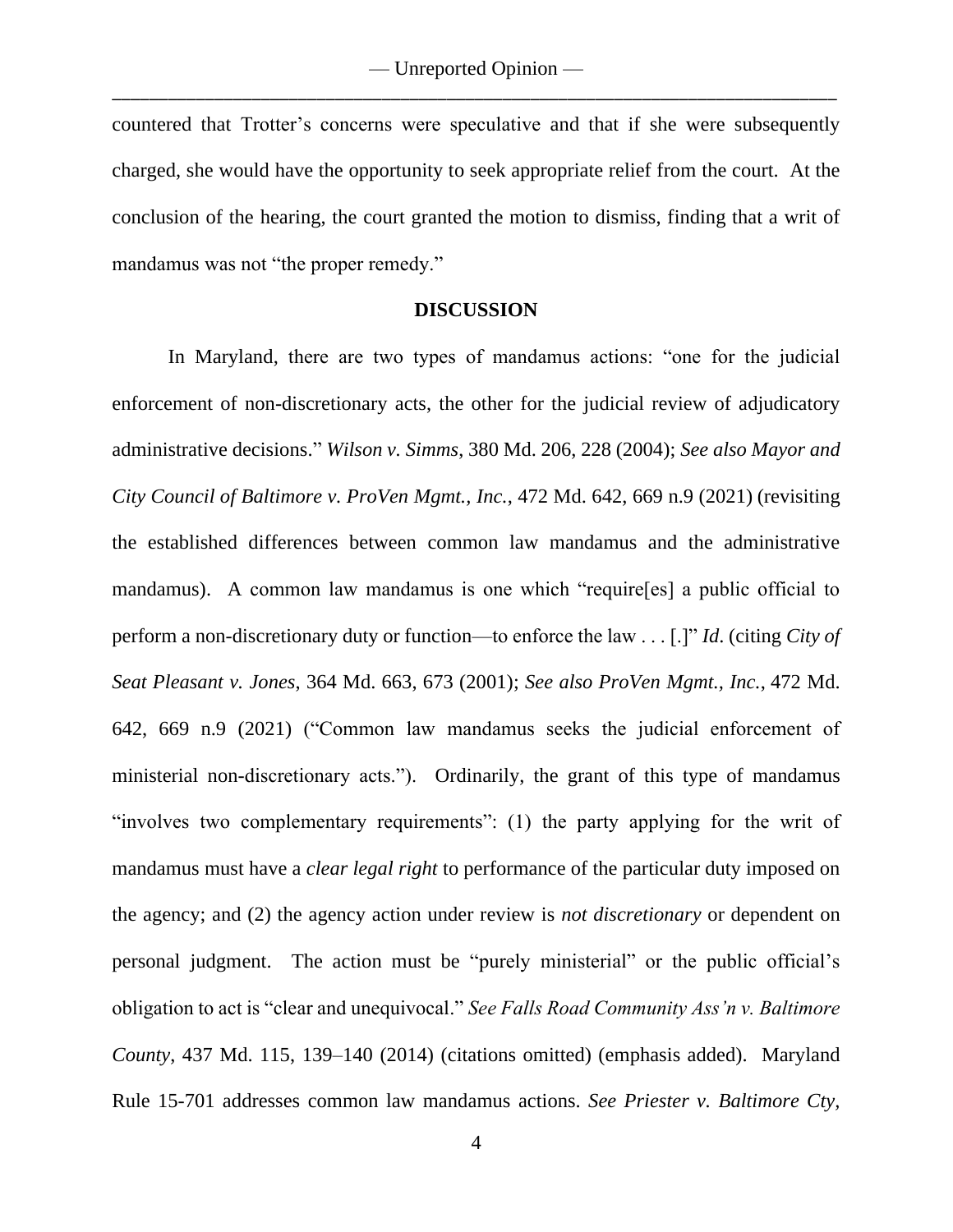*Maryland*, 232 Md. App. 178, 187 n.8 (2017); *See also* Maryland Rule 15-701(a) (explaining that the "Rule applies to action for writs of mandamus *other than administrative mandamus* pursuant to Title 7, Chapter 400 of these Rules or mandamus in aid of appellate jurisdiction") (emphasis added).

An "administrative mandamus is a remedy that authorizes judicial review of administrative decisions where there is both a lack of an available procedure for obtaining review *and* an allegation that the action complained of is illegal, arbitrary, capricious or unreasonable." *ProVen Mgmt., Inc.*, 472 Md. 642, 669 n.9 (2021) (quotations and citation omitted); *See also* Maryland Rule 7-401(a) (administrative mandamus "govern actions for judicial review of a quasi-judicial order or action of an administrative agency where review is not expressly authorized by law"). Maryland Rule 7-401 governs actions for a writ of administrative mandamus. The present case is an appeal from the denial of a common law mandamus.

Appellant argues that RCPD's decision to notify the SAO of the potential impeachment information "affects [her] employment" with RCPD and the City of Rockville; and, because she "has a legal interest in her employment, she similarly must have an interest in her employer disclosing confidential personnel information which will undoubtedly affect her ability to perform her duties." Appellant asserts that she has no avenue to address the notification by RCPD to the SAO, that she has a substantial right and that is her property interest in retaining her position which requires procedural due process.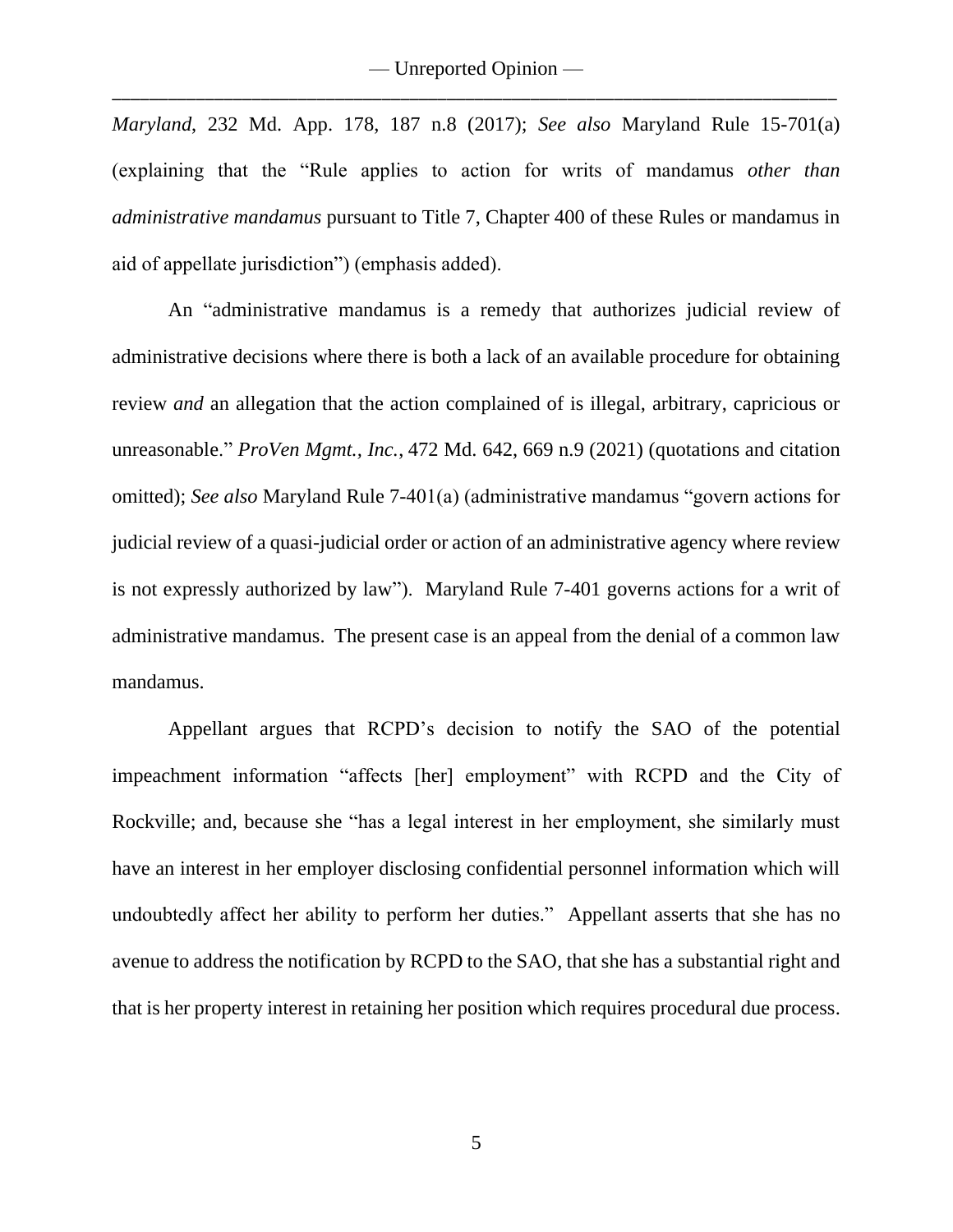— Unreported Opinion — \_\_\_\_\_\_\_\_\_\_\_\_\_\_\_\_\_\_\_\_\_\_\_\_\_\_\_\_\_\_\_\_\_\_\_\_\_\_\_\_\_\_\_\_\_\_\_\_\_\_\_\_\_\_\_\_\_\_\_\_\_\_\_\_\_\_\_\_\_\_\_\_\_\_\_\_\_\_

A writ of mandamus under common law, however, requires a clear legal right, which is a right to the performance of a ministerial act.<sup>1</sup> "Ministerial acts are duties in respect to which nothing is left to discretion and are distinguished from those allowing freedom and authority to make decisions and choices." *ProVen Mgmt., Inc.*, 472 Md. 642, 670 (2021). "[A] writ of mandamus will not lie if the petitioner's right is unclear . . . [.]" *Wilson*, 380 Md. at 223. "[I]f the right be doubtful, or the duty discretionary, or of a nature to require the exercise of judgment, or if there be any ordinary adequate legal remedy to which the party applying could have recourse, [the] writ will not be granted." *Id.* (quoting *Jones*, 364 Md. at 673).

Appellant also contends she has "a clear property interest in retaining her position," and as a result, she "should have an interest in Chief Brito and RCPD making disclosures which affect her ability to retain her position." Appellant's only authority to support this contention is *Perry v. Department of Health and Mental Hygiene*, 201 Md. App. 633, 640- 41 (2011), where this Court reviewed a circuit court's ruling under Md. Rule 7-401 which addresses administrative mandamus actions and held that an individual did not have a

*ProVen Mgmt., Inc.*, 472 Md. at 669–70 (citations omitted).

<sup>&</sup>lt;sup>1</sup> Maryland courts have long recognized that:

It is well established that common law mandamus is an extraordinary remedy that is generally used to compel inferior tribunals, public officials or administrative agencies to perform their function, or perform some particular duty imposed upon them which in its nature is imperative and to the performance of which duty the party applying for the writ has a clear legal right. Or stated another way, "[a] common law writ of mandamus is one where the relief sought involves the traditional enforcement of a ministerial act (a legal duty) by recalcitrant public officials."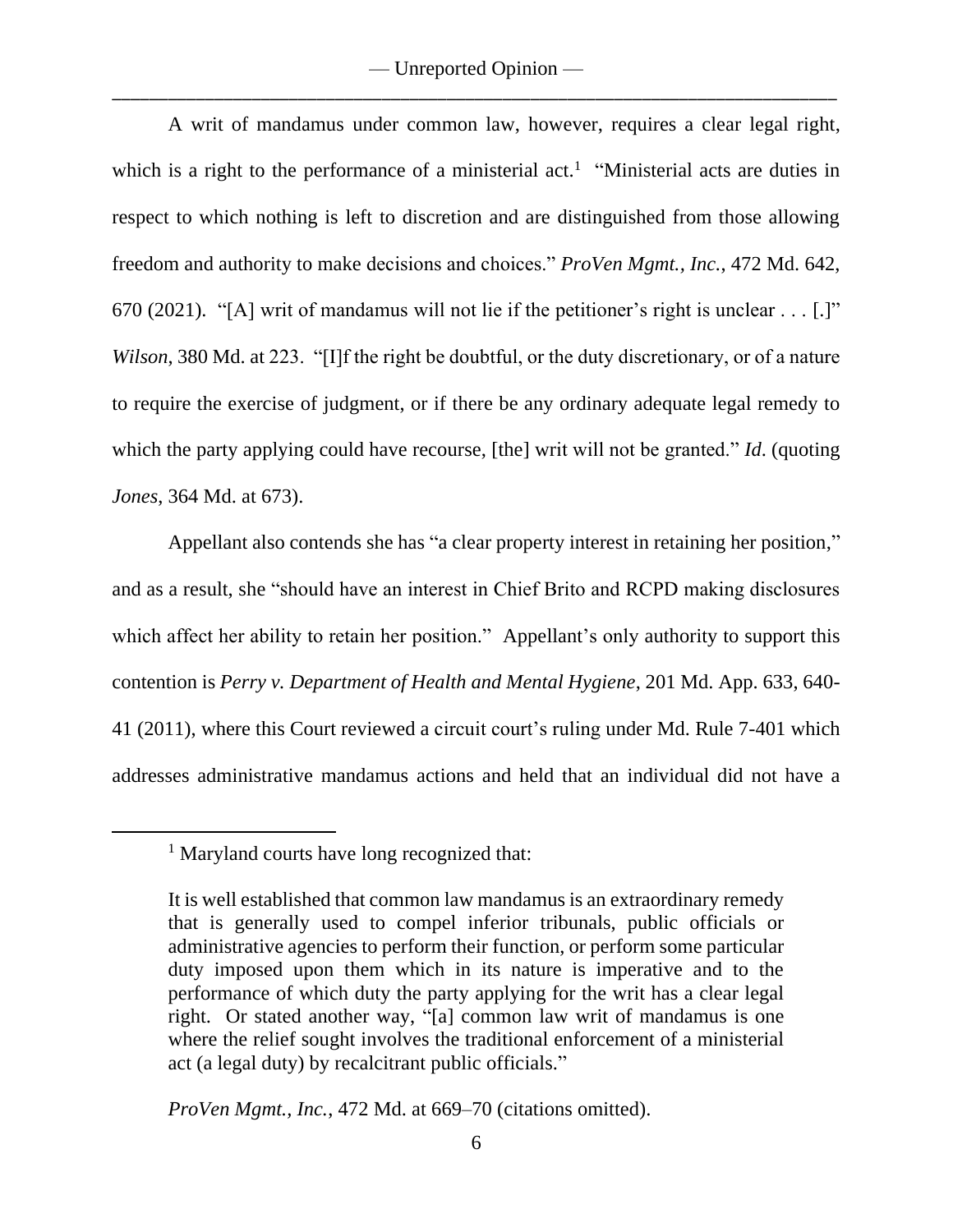substantial right to a promotion, as it was a position the individual never held. Appellant provides no authority for her argument that she has a *clear legal right* to the redaction of background investigation documents controlled by RCPD. Nor, does she provide any argument that RCPD has a legal duty to redact the information.

In *Wilson v. Simms*, the Court of Appeals, in determining that a common law writ of mandamus was not proper, held that while there was a clear legal right for the petitioner to have their employment position reinstated by the Order of an Administrative Law Judge, the petitioner did not have clear legal right to back pay because it was not expressly written in the order. *See Wilson v. Simms*, 380 Md. 206, 229 (2004). The Court found that the applicable statute, "Section 12-402(a) [of the State Personnel and Pensions Article] defines remedies that *may* be provided to aggrieved state employees, but it does not guarantee them." *Id*. at 225 (emphasis added). "In order for a grievant such as Wilson to be entitled to these remedies, the ALJ or decision maker must clearly and indisputably 'determine' them because, although the statute allow those remedies to be provided, *it does not explicitly command it*." *Wilson*, 380 Md. at 226-27.

Under the Code of Maryland Regulations, all law enforcement agencies are required to maintain a record of an applicant's background investigation, which includes "interviews of current and past employers within the last 5 years." COMAR 12.04.01.05(A)(2)(d)(iii). The Law Enforcement Officers' Bill of Rights ("LEOBR") Maryland Code, Public Safety Article Section §3-110 provides:

<sup>(</sup>a) On written request, a law enforcement officer may have expunged from any file the record of a formal complaint made against the law enforcement officer if: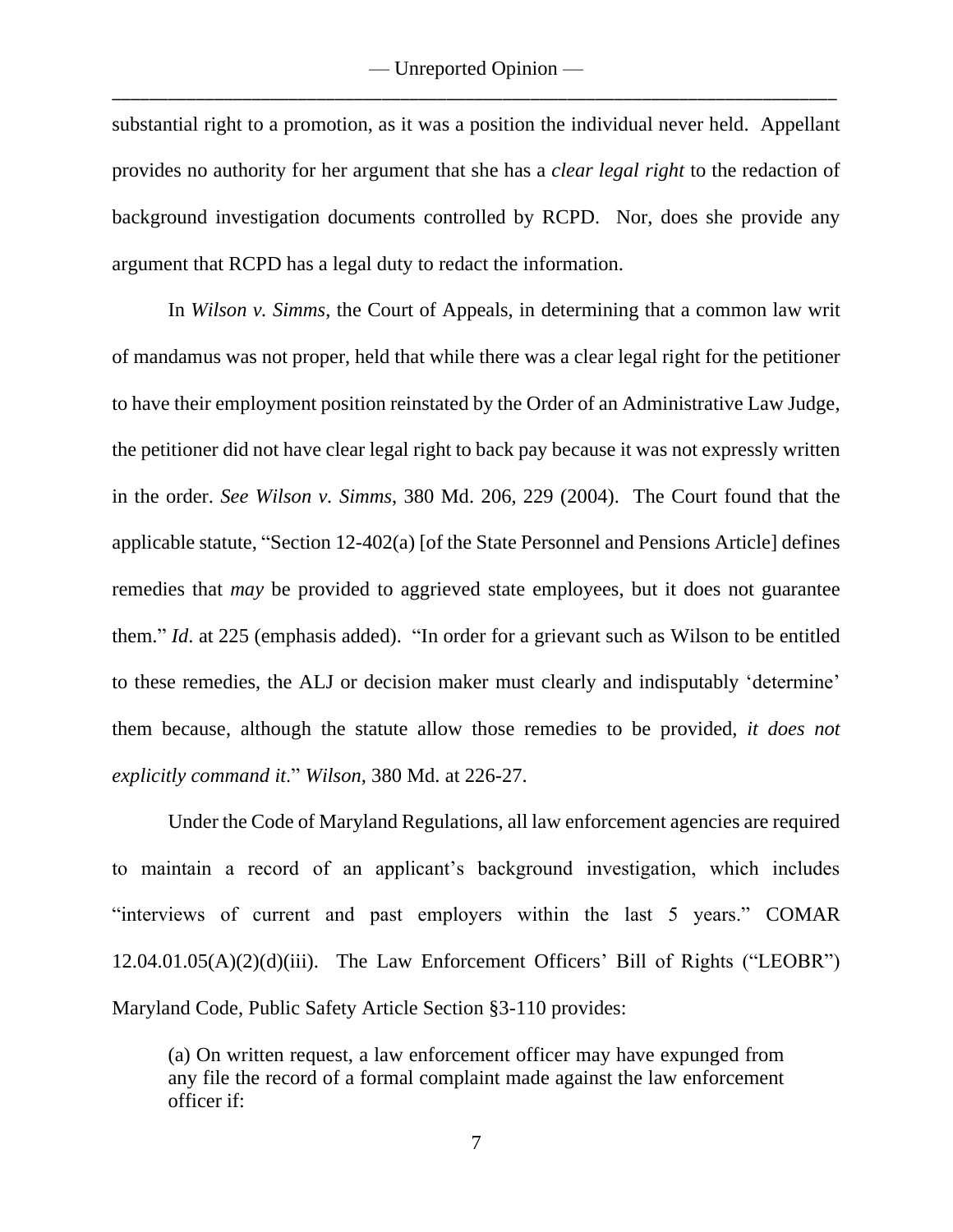- (1)(i) the law enforcement agency that investigated the complaint:
	- 1. exonerated the law enforcement officer of all charges in the complaint; or
	- 2. determined that the charges were unsustained or unfounded; or
	- (ii) a hearing board acquitted the law enforcement officer, dismissed the action, or made a finding of not guilty; and
- (2) at least 3 years have passed since the final disposition by the law enforcement agency or hearing board.

# **Evidence of formal complaints**

(b) Evidence of a formal complaint against a law enforcement officer is not admissible in an administrative or judicial proceeding if the complaint resulted in an outcome listed in subsection (a)(1) of this section.

MD PUBLIC SAFETY §3-110 (West). We note that while the provision allows for the expungement of documents, "it does not explicitly command it." *Wilson*, 380 Md. at 226. Thus, appellant has no clear legal right to the redaction or expungement of the documents in question.

Appellant also asserts that "it was 'arbitrary and capricious' for Chief Brito and RCPD to (1) search through Trotter's personal file, unprompted by the SAO  $\dots$  [,] (2) conclude that Trotter had made untruthful statements while employed with MCPD merely due to the reference of an 'allegation' that untruthful statements had been made . . .[,] and (3) to notify the SAO . . . [.]" However, appellant failed to establish her claim that other officers' files were not reviewed and that the department was not merely engaging in updating its record because of legal requirements. We found no evidence that RCPD engaged in arbitrary or capricious activity and it appears to be a bald assertion by appellant. In addition, appellant's argument that she could potentially be harmed by further disclosure